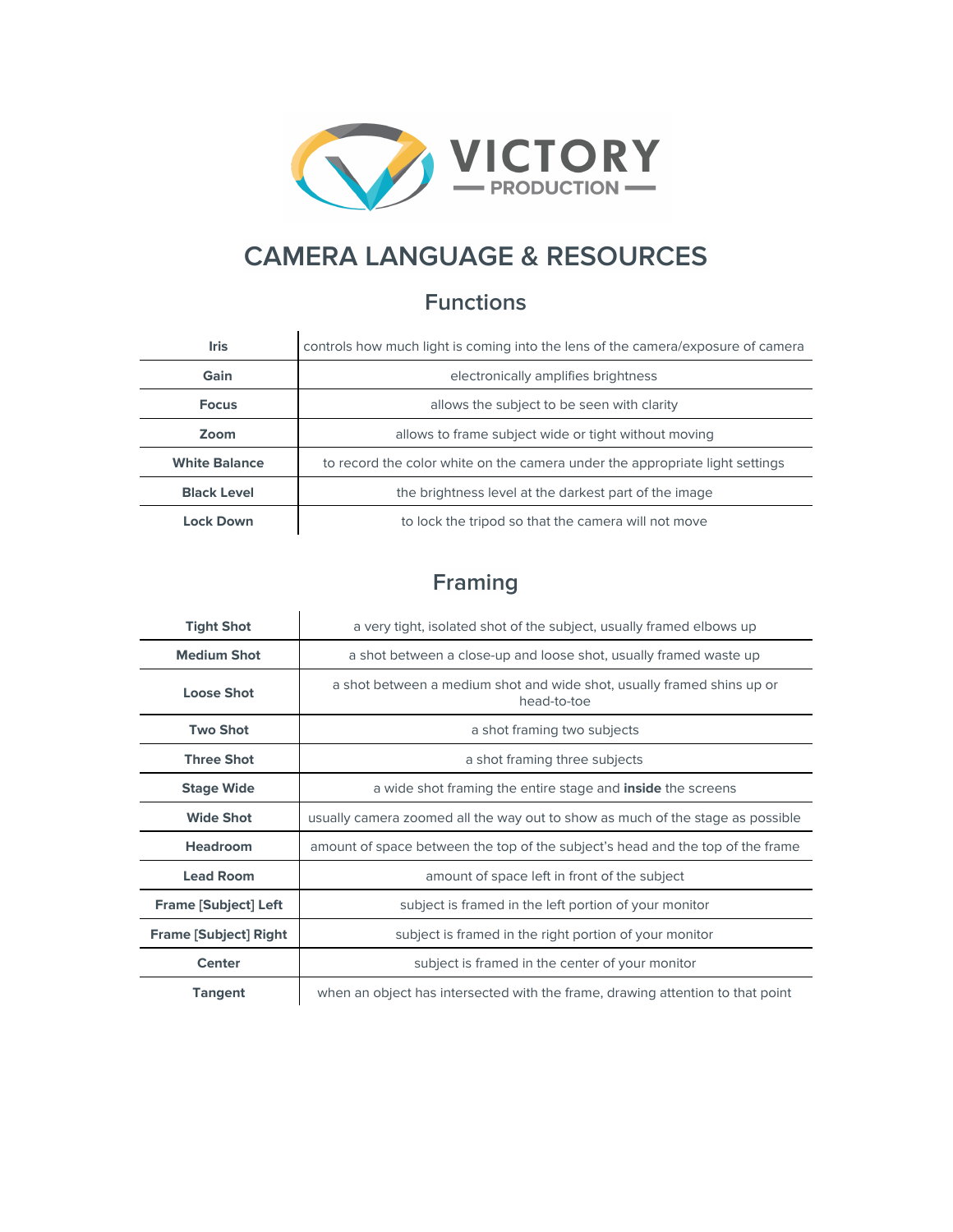# **Motion**

| Zoom/Push In         | to move (zoom function) from wider shot to closer shot |
|----------------------|--------------------------------------------------------|
| <b>Zoom/Pull Out</b> | to move (zoom function) from closer shot to wider shot |
| Pan                  | to move the front of the camera left or right          |
| Tilt                 | to move the front of the camera up or down             |
| <b>Rack Focus</b>    | bringing subject in or out of focus                    |
| <b>Static Shot</b>   | a shot with no movement                                |

### **Direction**

| <b>Ready/Standby</b>          | steady your shot, be ready to go live                                         |
|-------------------------------|-------------------------------------------------------------------------------|
| <b>Dissolve</b>               | slow transition from one image to another – both cameras are live momentarily |
| <b>Take/Cut</b>               | a hard cut from one image to another                                          |
| <b>Start/Go/Move</b>          | begin predetermined movement                                                  |
| <b>Hold</b>                   | stop current movement / hold current shot & wait for cue                      |
| <b>Reset</b>                  | return to start position of a predetermined movement                          |
| <b>Soft</b>                   | not quite in focus / need to check focus                                      |
| <b>Tighten Up</b>             | zoom in a bit and reframe shot, usually used while readying a shot            |
| Loosen Up                     | zoom out a bit and reframe shot, usually used while readying a shot           |
| Push In                       | slowly zoom in on subject, usually used as a live motion                      |
| <b>Pull Out</b>               | slowly zoom out on subject, usually used as a live motion                     |
| <b>Push Left/Right</b>        | slowly move subject to appropriate side of frame                              |
| <b>Lose Left/Right</b>        | slowly lose subject from appropriate side of frame                            |
| <b>Reveal Left / Right</b>    | slowly reveal subject from appropriate side of frame                          |
| <b>Push Center</b>            | slowly move subject to center of frame                                        |
| <b>Pick Up/Find [Subject]</b> | move immediately to directed subject                                          |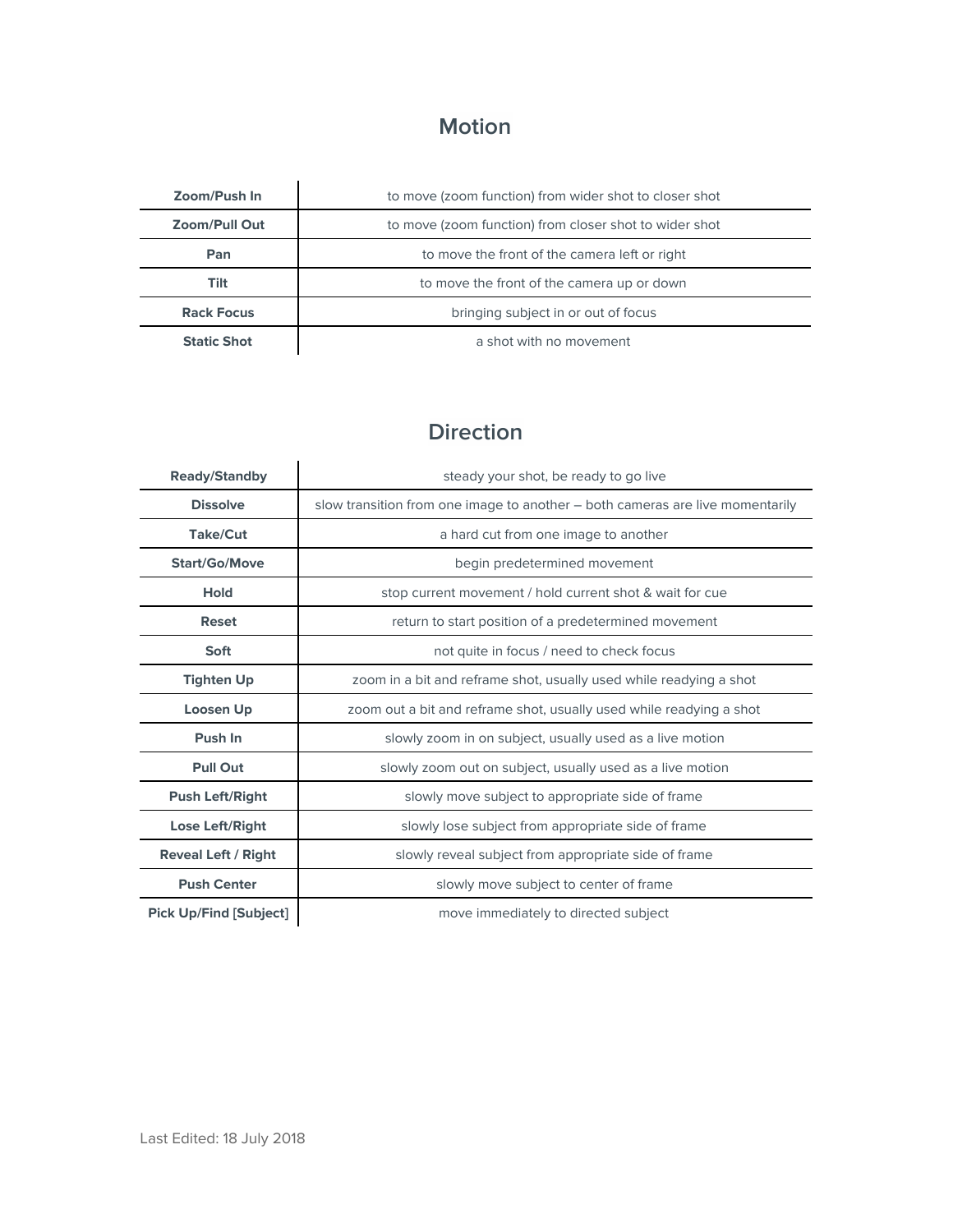# **Stage Terms**

| <b>Stage Left</b>  | area of the stage to the talent's left                                         |
|--------------------|--------------------------------------------------------------------------------|
| <b>Stage Right</b> | area of the stage to the talent's right                                        |
| Proscenium         | the wall dividing the auditorium from the stage                                |
| <b>Downstage</b>   | to move towards the audience                                                   |
| <b>Upstage</b>     | to move away from the audience                                                 |
| Onstage            | area within the performance area                                               |
| <b>Offstage</b>    | area backstage, outside of performance area                                    |
| <b>Wings</b>       | space outside the performance area, at the left and right of the stage         |
| <b>Spike</b>       | to mark the position of a set piece on the stage floor, usually with glow-tape |

# **People Terms**

| Lead             | worship leader who is leading a particular song                  |
|------------------|------------------------------------------------------------------|
| <b>BGV</b>       | background vocals / worship leaders how are not leading the song |
| E/G <sub>1</sub> | electric quitar player; usually on stage right                   |
| E/G <sub>2</sub> | electric quitar player; usually on stage left                    |
| <b>On Deck</b>   | talent who is on stage left downstage about to enter the stage   |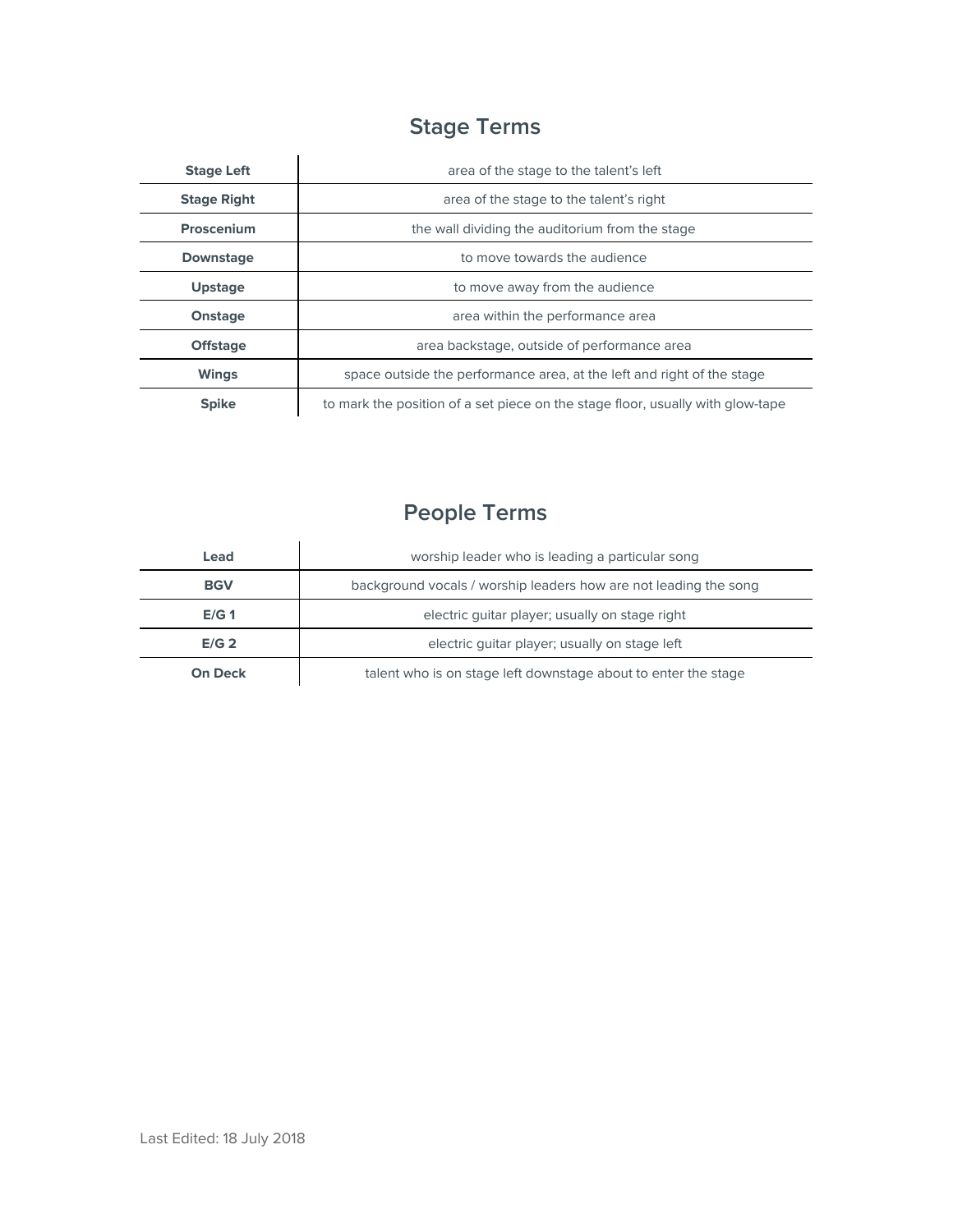### **Composition**

#### **The Rule of Thirds**

The Rule of Thirds states that you should mentally divide the frame (what you see in the viewfinder) into thirds, both vertically and horizontally. What you get is like a tic-tac-toe board overlaying your screen. When you shoot your video, according to this rule, you should place your key subject elements along those lines. Where the lines intersect will be the best place for your subject. That means that centering your subject in the frame will create a less interesting composition. In most cases you will have control over where you are with your camera. When framing your subject, move the camera so that the prominent subject elements fall along one of the third lines, preferably at a point where those lines intersect.

#### **Headroom**

Headroom refers to the amount of space between the top of a person's head and the top of your frame. Too much headroom makes the person appear to be sinking. Most beginning videographers will frame shots of people with too much headroom. Too little headroom places visual emphasis on the person's chin and neck. When framing shots of people, pay attention to where the eyes appear. Follow the rule of thirds and place the subject's eyes on the upper third line.

**Reminder:** When framing shots of people, don't forget to avoid placing the edge of your frame at one of the body's natural cutoff lines: neck, elbows, waist, knees and ankles.

#### **Lead Room**

Lead Room/Space refers to space in front of your subject. Leave extra space in the direction your subject is looking. You might also see this space referred to as look space or nose room. Leave extra space in front of a moving person (ie: during announcements or message segments). Not doing so will make it look like your subject is in danger of running into the edge of your frame.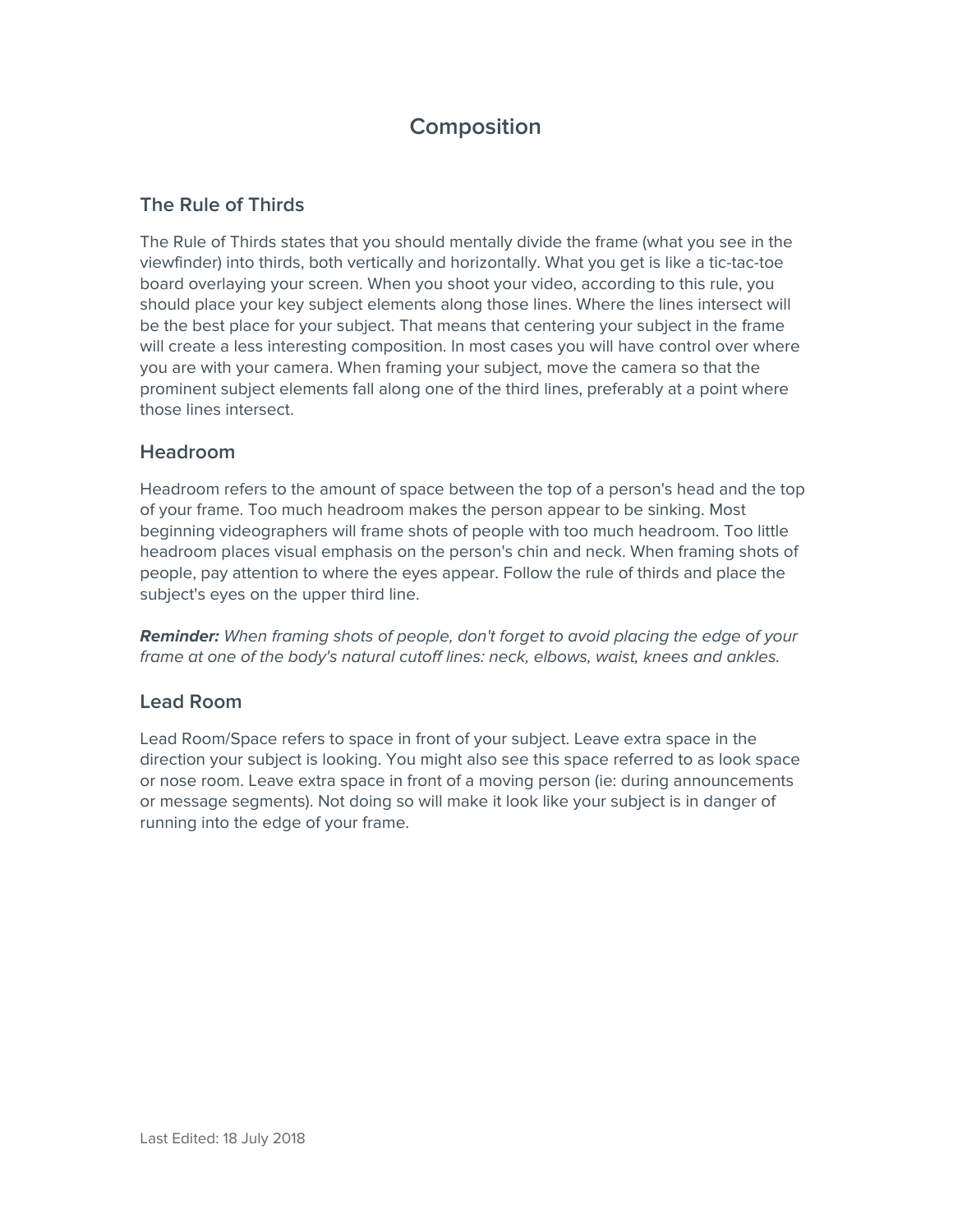## **Camera Tips**

#### **Close Up/Tight Shot**

This shot is most effective for worship leaders. With a shot this tight you can reveal or lose the subject easily. Also, a rack focus looks great on a close up shot.

#### **Waist Up/Medium Shot**

This shot is most effective for worship leaders, especially those that play guitar. Framing a worship leader with a guitar in the shot adds action and allows you to zoom from a medium shot to a close up.

#### **Focusing in the Dark**

Prefocus during rehearsal on several key shots and remember your focus number.

#### **Pacing**

Move at the speed of the song, fast song, faster moves, slow song, slower moves.

#### **Stage Wide**

Includes the lights at the top of the screen and the crowd at the bottom. As you zoom in keep the subject's feet at the bottom of the screen until their head is at the top of the screen and then let the head remain at the top as you continue your zoom.

#### **Lose [Subject] Right/Left**

These shots are most commonly used with a zoom in or a pan and look the best when the director is calling dissolves.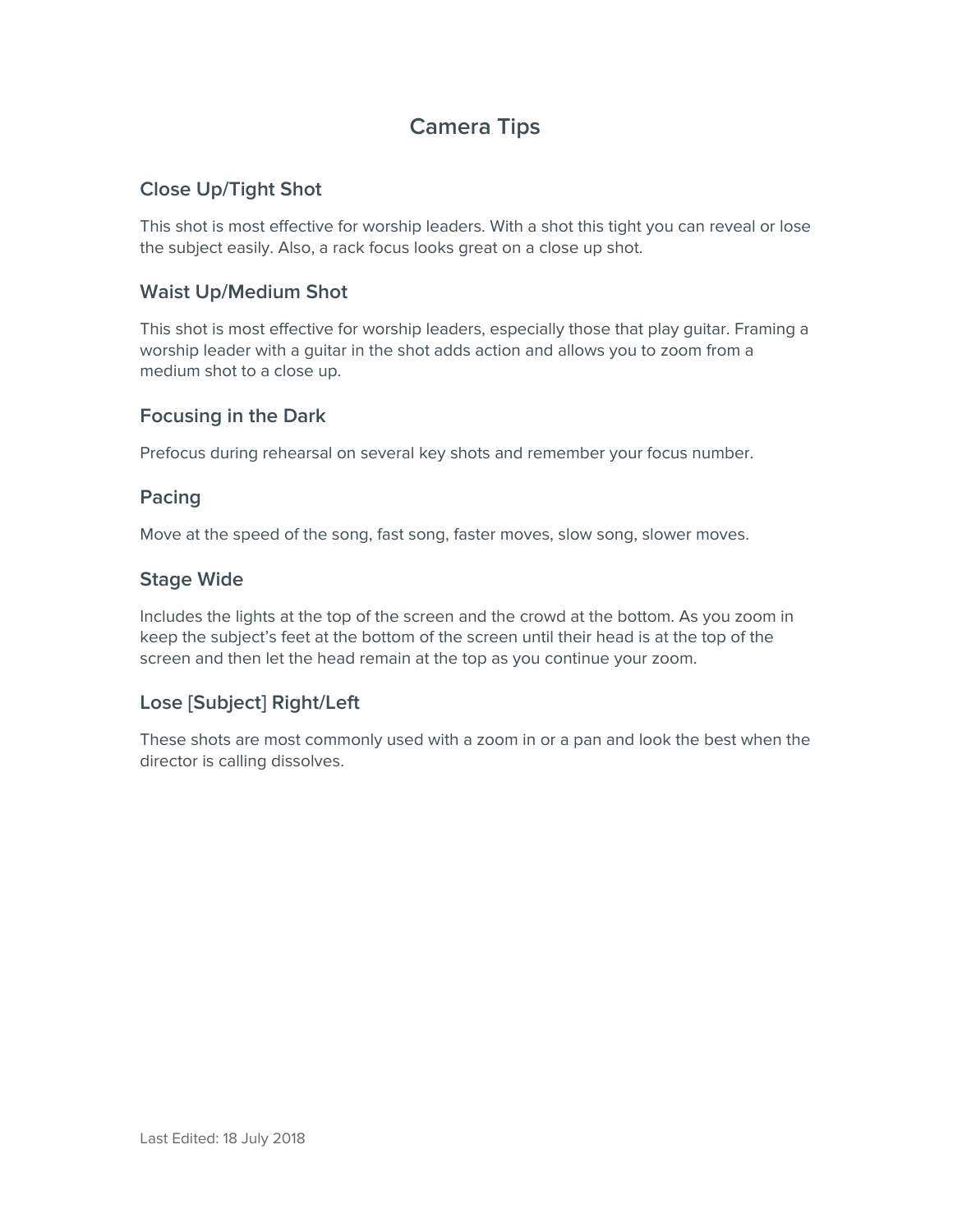#### **Reveal [Subject] Right/Left**

These shots are most commonly used with a zoom out or a pan and look the best when the director is calling dissolves.

#### **Rack Focus**

Be prepared to roll your camera out of focus at the end of a shot. This effect is used primarily during slow tempo songs and transitions.

#### **Appropriate Framing**

When framing your shot be sure to pay attention to your headroom and lead room. Improperly framing a subject can be distracting to the audience. Apply "the rule of thirds" when framing your shot. Keep other cameras out of shot if all possible.

#### **Anticipating Shots**

The director will want certain shots from your camera. You will be most successful if you listen to the tracks prior to Sunday.

#### **Move Quickly**

When you are not live on the screen first look for an additional shot from where you are. If you have exhausted all shots from that position move quickly to your next position for a new shot.

#### **Awkward Shot**

When taking a shot from behind the talent, be careful not to be too tight. Remember what you are seeing is on a huge screen. So if you are showing their backside, WE SEE THEIR BACKSIDE!